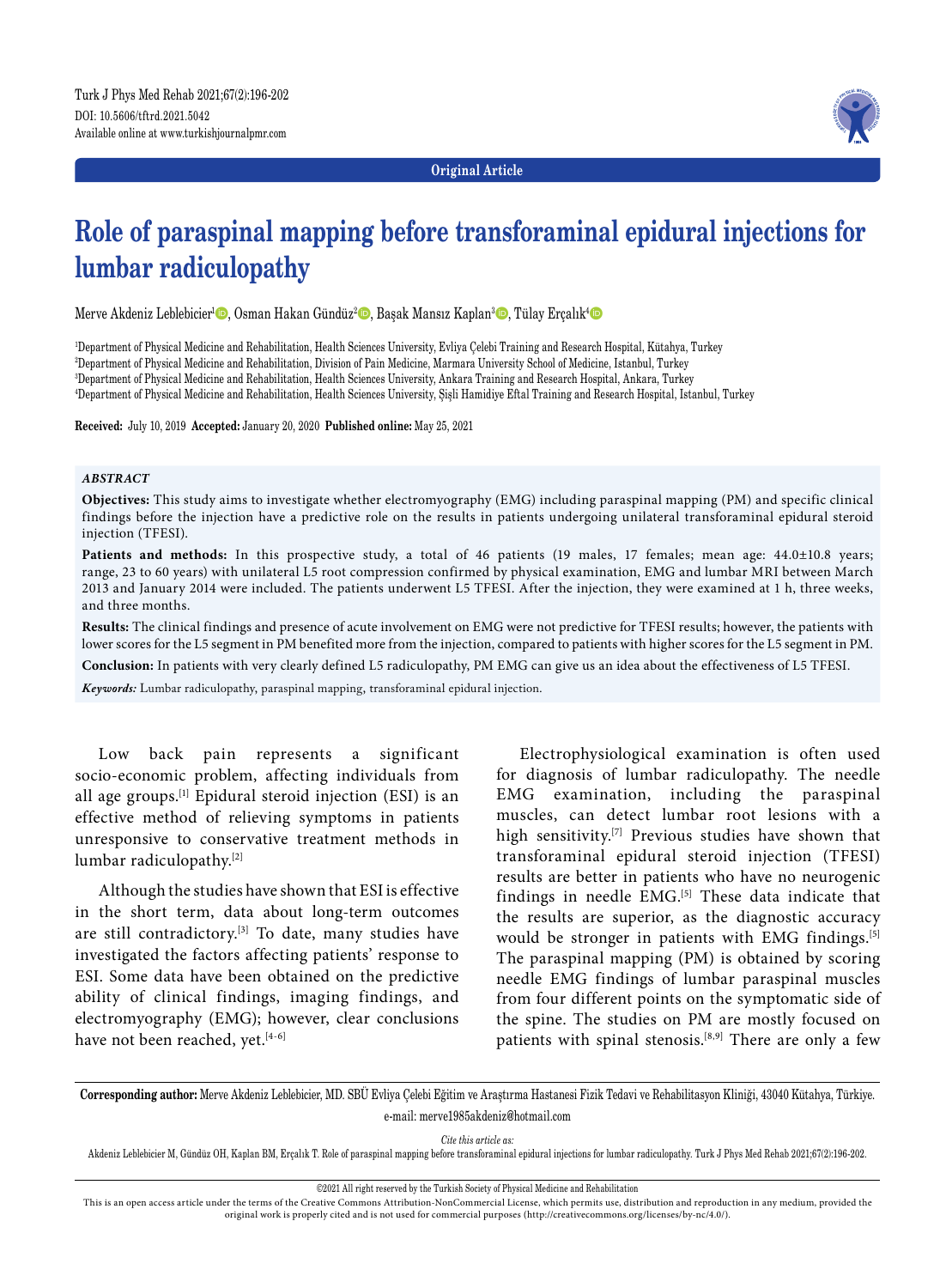studies about its availability in lumbar radiculopathy that is not caused by stenosis.

In the present study, we hypothesized that paraspinal EMG score may be important for success in injection, although patients had single root compression in lumbar magnetic resonance imaging (MRI). We, therefore, aimed to investigate the predictive role of clinical findings and electrophysiologic examinations including PM before the injection in patients who had single-sided, single-root TFESI.

# **PATIENTS AND METHODS**

This prospective study was conducted at Physical Medicine and Rehabilitation outpatient clinic of Marmara University, School of Medicine, Pendik Training and Research Hospital between March 2013 and January 2014. A total of 46 patients (19 males, 17 females; mean age: 44.0±10.8 years; range, 23 to 60 years) with unilateral L5 root compression causing lower extremity radiculitis and/or radiculopathy as confirmed by physical examination, EMG and lumbar MRI were included. Clinical examination confirmed radiculopathy (signs of neurological dysfunction, including abnormalities of sensation, reflex, motor or gait, with associated nerve tension signs).<sup>[10]</sup> Exclusion criteria were as follows: pregnancy and lactation, lumbar spinal stenosis, facet pain without radicular pain, spondylolisthesis-spondylolysis without radicular pain, cauda equina syndrome, progressive neurological deficit, presence of polyneuropathy, a history of previous lumbar surgery or ESI within the last six months or allergy to local anesthetics or corticosteroids. A written informed consent was obtained from each patient. The study protocol was approved by the Marmara University, School of Medicine, Ethics Committee (date/no: 09.2013.0062). The study was conducted in accordance with the principles of the Declaration of Helsinki.

Clinical examination, electrophysiological evaluation and ESI of the patients were made by three physicians who were unaware of one another, but not blinded to the patient's clinical complaint. In the clinical examination, lumbar range of motion (ROM), straight leg raising test (SLRT), muscle strength, and sensory examinations were made. Pain level, functional status, and mood were evaluated by Visual Analog Scale (VAS), Oswestry Disability Index (ODI), and Beck Depression Inventory (BDI), respectively.

#### **Measurements**

Nerve conduction studies (NCSs) on the lower extremity, needle EMG, and PM studies were performed in the electrophysiological evaluation. The studies were done using the Medtronic-Keypoint® device (Medtronic-Keypoint Denmark, 2007). The NCSs were performed with surface electrodes and included antidromic sensory conduction velocity (SCV), sensory nerve action potential (SNAP) amplitude, motor conduction velocity, motor or distal motor latency, compound muscle action potential (CMAP) amplitude, F-wave of the nerves served by the roots corresponding to the painful dermatome. The SNAP amplitude was measured from the first positive peak to the following negativity and that of CMAP from baseline to the following negative peak. Minimum F-wave (Fmin) latency elicited by 12 supramaximal stimuli at 1-Hz without any facilitation technique was measured. Lower limb skin temperature was kept constant above  $32^{\circ}$ C.<sup>[11]</sup> During the NCS, F-wave latency of both tibial nerves was examined with tibial and common peroneal motor and sural sensory conduction studies on both lower extremities. In needle EMG, a 50-mm monopolar EMG needle was used. Bilateral quadriceps, tibialis anterior, peroneus longus and the medial head of the gastrocnemius muscle were examined in needle EMG. Fibrillation potentials and positive sharp waves were used as the determinants of acute axonal degeneration. The number of phases, duration, amplitude, and recruitment was assessed. The chronic axonal degeneration of a root was defined with the presence of polyphasic, long duration and high amplitude motor unit action potentials with various degrees of decrease in recruitment. The limb EMG was categorized as normal, acute, or chronic radiculopathy. Superficial and deep paraspinal muscles in bilateral L2-5 segments were examined in a cranial-caudal direction in paraspinal EMG. In this procedure, patients were asked to lay in the prone position with a pillow under the abdomen. Superficial paraspinal muscles with mixed innervation and multifidus muscles with specific innervation were evaluated separately for each level. The PM was obtained as fibrillation potentials and positive sharp waves scored from 0 to 4 for each of 24 different points. Total PM score was summed by totaling all of the values. Also, in this study, different scoring was made for L5 myotome by the same method and included in the calculations as PM of L5 (L5 PM).<sup>[9,12]</sup>

# **Epidural injection**

After the clinical and laboratory assessment, steroid and local anesthetic injection was performed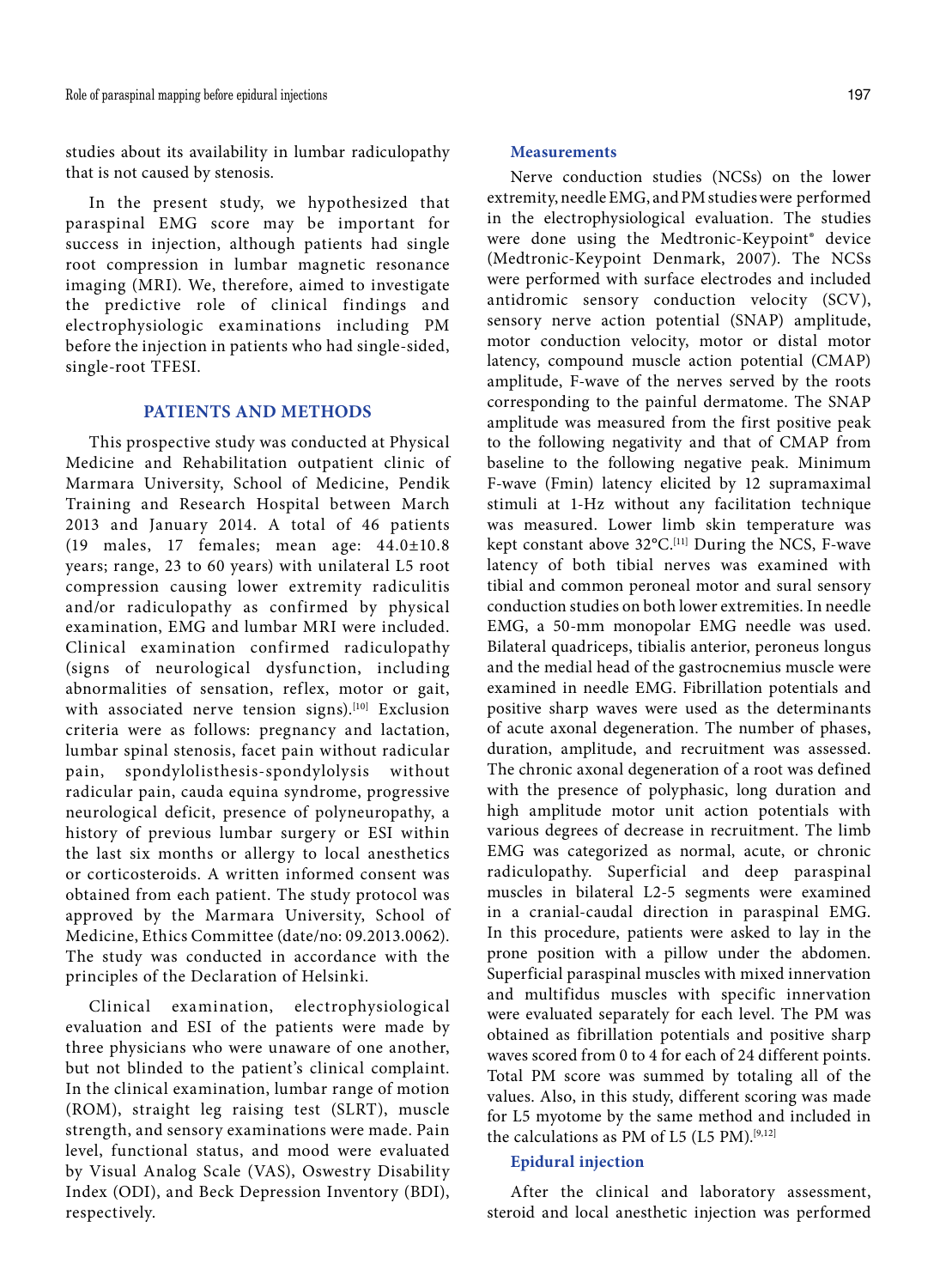transforaminally to the symptomatic side L5 nerve root using fluoroscopy guidance. When the injection site was identified on fluoroscopy, the skin and subcutaneous tissue anesthesia were provided with a short-acting local anesthetic agent. A 22-gauge spinal needle was placed into the epidural space by using intermittent fluoroscopic imaging. After confirming the position of the needle tip under the pedicle in the lateral view, 0.5 to 1 mL of contrast was injected to confirm epidural distribution and to rule out any intravascular injection. Then, a mixture of 80 mg methylprednisolone acetate, 1 mL 0.5% bupivacaine, and 1 mL saline was injected.

### **Data analysis**

All patients were observed for 1 h after injection and re-examined. The VAS scores for pain at 1 h were recorded. The patients were re-examined at three weeks and three months. Functional and mood status of the patients were evaluated. The patients with a decrease of ≥80% in the control VAS scores were compared with those having <80% in the control VAS scores regarding the clinical and electrophysiological features.

# **Statistical analysis**

Statistical analysis was performed using the IBM SPSS version 22.0 software (IBM Corp., Armonk, NY, USA). Descriptive data were expressed in mean ± standard deviation (SD), median (min-max) or number and frequency. The appropriateness of the parameters to a normal distribution was evaluated using the Shapiro-Wilks test. The Student's t-test was used to compare normally distributed quantitative variables between the two groups, while the Mann-Whitney U test was used to compare non-normally distributed variables between the two groups. The Fisher's exact test, chi-square test, and Yates's correction for continuity were used for the comparison of qualitative data. The Spearman's rank correlation test was used to examine the relationship between the parameters. A  $p$  value of <0.05 was considered statistically significant.

# **RESULTS**

Of all patients included in the study, 36 completed three-month follow-up period. Ten patients were unable to be medically examined due to the following reasons: one had a second injection after three weeks, one was lost to follow-up, and the remaining eight had lumbar disc surgery within at an average of 2.3 months after the epidural injection. These eight patients were also analyzed as the surgery group in this study. Demographic and clinical characteristics of the patients are given in Table 1.

A total of 36 patients, including 19 females and 17 males, were evaluated at three weeks and three months. The VAS scores, functional status, and mood changes all significantly improved after the treatment  $(p=0.001$  and  $p<0.01$ , respectively).

The patients were divided into two subgroups according to the decline in VAS scores (≥80%, and <80%) and all patients achieved a decline at three weeks and three months (Table 2). Before injection,

| <b>TABLE 1</b><br>Demographic and clinical characteristics of study population |                          |      |                 |           |                       |               |  |  |  |  |  |
|--------------------------------------------------------------------------------|--------------------------|------|-----------------|-----------|-----------------------|---------------|--|--|--|--|--|
|                                                                                | Treatment group $(n=36)$ |      |                 |           | Surgery group $(n=9)$ |               |  |  |  |  |  |
|                                                                                | $\mathbf n$              | $\%$ | $Mean \pm SD$   | $Min-Max$ | $\mathbf n$           | Min-Max       |  |  |  |  |  |
| Age (year)                                                                     |                          |      | $43.9 \pm 10.8$ | $23 - 60$ |                       | $26 - 55$     |  |  |  |  |  |
| Height (cm)                                                                    |                          |      | $165.3 \pm 8.7$ | 150-183   |                       | 160-180       |  |  |  |  |  |
| Weight (kg)                                                                    |                          |      | $74.0 \pm 11.5$ | 55-100    |                       | 60-95         |  |  |  |  |  |
| Body mass index $(kg/m2)$                                                      |                          |      | $27 + 3.5$      | 21.5-36.7 |                       | $23.4 - 31.2$ |  |  |  |  |  |
| Duration of symptoms (month)                                                   |                          |      | $3.9 \pm 2.4$   | $1 - 12$  |                       | $1-6$         |  |  |  |  |  |
| Sex                                                                            |                          |      |                 |           |                       |               |  |  |  |  |  |
| Female                                                                         | 19                       | 52.8 |                 |           | 3                     |               |  |  |  |  |  |
| Male                                                                           | 17                       | 47.2 |                 |           | 5                     |               |  |  |  |  |  |
| Side of root compression                                                       |                          |      |                 |           |                       |               |  |  |  |  |  |
| Right                                                                          | 20                       | 55.6 |                 |           | $\overline{4}$        |               |  |  |  |  |  |
| Left                                                                           | 16                       | 44.4 |                 |           | 4                     |               |  |  |  |  |  |
| SD: Standard deviation; Min: Minimum; Max: Maximum.                            |                          |      |                 |           |                       |               |  |  |  |  |  |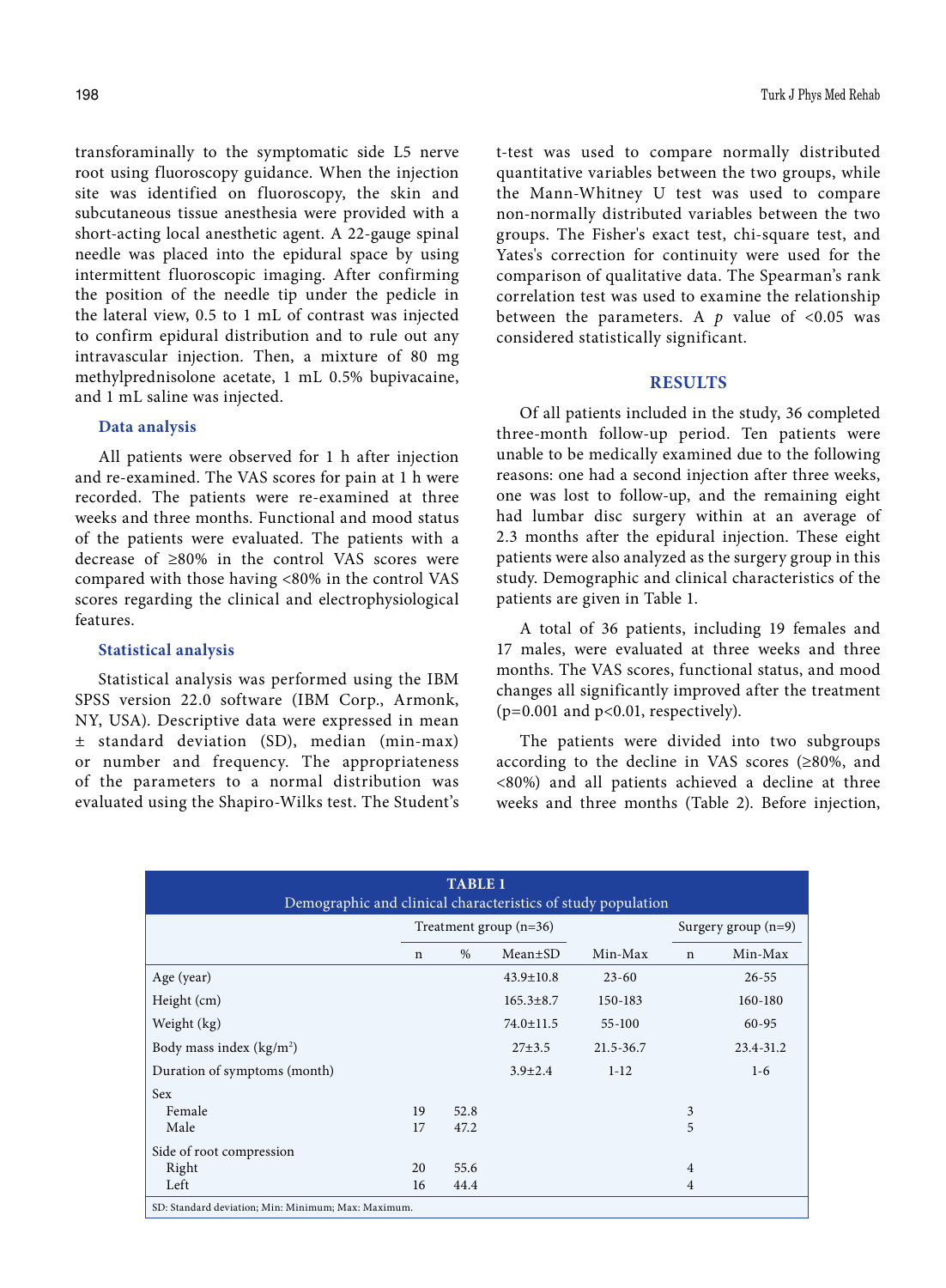| <b>TABLE 2</b><br>The relationship between improvement of VAS scores and variables before injection                            |      |                                    |                |                 |                      |  |  |  |  |
|--------------------------------------------------------------------------------------------------------------------------------|------|------------------------------------|----------------|-----------------|----------------------|--|--|--|--|
|                                                                                                                                |      | Improvement of VAS at the 3rd week |                |                 |                      |  |  |  |  |
|                                                                                                                                |      | $\geq 80\%$                        |                | $< 80\%$        |                      |  |  |  |  |
|                                                                                                                                | $\%$ | $Mean \pm SD$                      | $\%$           | $Mean \pm SD$   | $\mathcal{P}$        |  |  |  |  |
| Oswestry Disability Index score before injection                                                                               |      | $33.4 \pm 10.6$                    |                | $32.7 \pm 6.0$  | 0.804 <sup>1</sup>   |  |  |  |  |
| Beck Depression Inventory score before injection                                                                               |      | $12.9 \pm 7.9$                     |                | $14.3 \pm 9.3$  | 0.647 <sup>1</sup>   |  |  |  |  |
| VAS before injection                                                                                                           | 6    | $6.8 \pm 2.1$                      | 8              | $8.2 \pm 1.7$   | $0.022**2$           |  |  |  |  |
| VAS difference before injection and at 1 <sup>st</sup> h (%)                                                                   | 100  | $93 \pm 12.4$                      | 80             | $68.7 \pm 30.9$ | $0.006*2$            |  |  |  |  |
| PM score                                                                                                                       | 5    | $7.1 \pm 6.0$                      | 8              | $8.5 \pm 6.4$   | $0.006*2$            |  |  |  |  |
| L5 PM score                                                                                                                    | 2    | $3 + 3.2$                          | $\overline{2}$ | $2.5 \pm 2.7$   | $0.712^2$            |  |  |  |  |
|                                                                                                                                |      | Improvement of VAS at 3rd month    |                |                 |                      |  |  |  |  |
|                                                                                                                                |      | $\geq 80\%$                        |                | $< 80\%$        |                      |  |  |  |  |
|                                                                                                                                | $\%$ | $Mean \pm SD$                      | $\%$           | $Mean \pm SD$   | $\mathcal{P}$        |  |  |  |  |
| Oswestry Disability Index score before injection                                                                               |      | $32.6 \pm 9.5$                     |                | $33.2 \pm 6.4$  | 0.830 <sup>1</sup>   |  |  |  |  |
| Beck Depression Inventory score before injection                                                                               |      | $15.6 \pm 8.9$                     |                | $12.3 \pm 8.5$  | $0.271$ <sup>1</sup> |  |  |  |  |
| VAS before injection                                                                                                           | 7.5  | $7.6 \pm 2.4$                      | 7              | $7.8 \pm 1.5$   | 0.612 <sup>2</sup>   |  |  |  |  |
| VAS difference before injection and at $1st$ h (%)                                                                             | 92.8 | $86.1 \pm 16.9$                    | 80             | $70.5 \pm 33.4$ | 0.191 <sup>2</sup>   |  |  |  |  |
| PM score                                                                                                                       | 5.5  | $8.1 \pm 6.7$                      | 6.5            | $8.0 \pm 5.9$   | $0.848^{2}$          |  |  |  |  |
| L5 PM score                                                                                                                    | 1    | $1.4 \pm 1.9$                      | 3              | $3.7 \pm 3.1$   | $0.020^{*2}$         |  |  |  |  |
| VAS: Visual Analog Scale; SD: Standard deviation; PM: Paraspinal mapping; 1: Student t test; 2: Mann-Whitney U test; * p<0.05. |      |                                    |                |                 |                      |  |  |  |  |

the clinical examination, functional status (ODI) and mood (BDI) scores were not significantly different between the groups. In the second group whose VAS decline was ≥80% at three weeks, pre-injection VAS scores were significantly lower, and the VAS recovery was greater than the first group at 1 h. There was no significant difference between the groups at three months ( $p<0.05$ ).

The presence of abnormal spontaneous activity on L5 paraspinal mapping score (PMS) had no significant effect on the results. The PMS was similar in both groups. The L5 paraspinal score for the patients who had a three-month VAS decline of ≥80% was significantly lower. Also, there was a negative relationship between the three-month VAS decline and L5 PMS (r=-0.67). The relationship between the improvement of VAS scores and variables before injection are given in Table 2 and Figure 1.

To determine the characteristics of patients who responded to TFESI negatively and later underwent surgery, the patients were analyzed in two subgroups. These patients were compared regarding clinical and electrophysiological characteristics before the injection. There were no significant differences regarding age and body mass index values between these two groups (p>0.05). The differences between treatment and surgery groups are given in Table 3. The SLRT before TFESI was significantly different in patients who underwent surgery, compared to those who were not operated (p<0.01). The SLRT, in patients undergoing



**Figure 1.** There is a negative linear relationship between improvement of VAS score at three months (vertical axis) and L5 PM (horizontal axis). As the L5 PM increases, there is a tendency for a lower VAS improvement to TFESI at three months.

VAS: Visual Analog Scale; PM: Paraspinal mapping; TFESI: Transforaminal epidural steroid injection.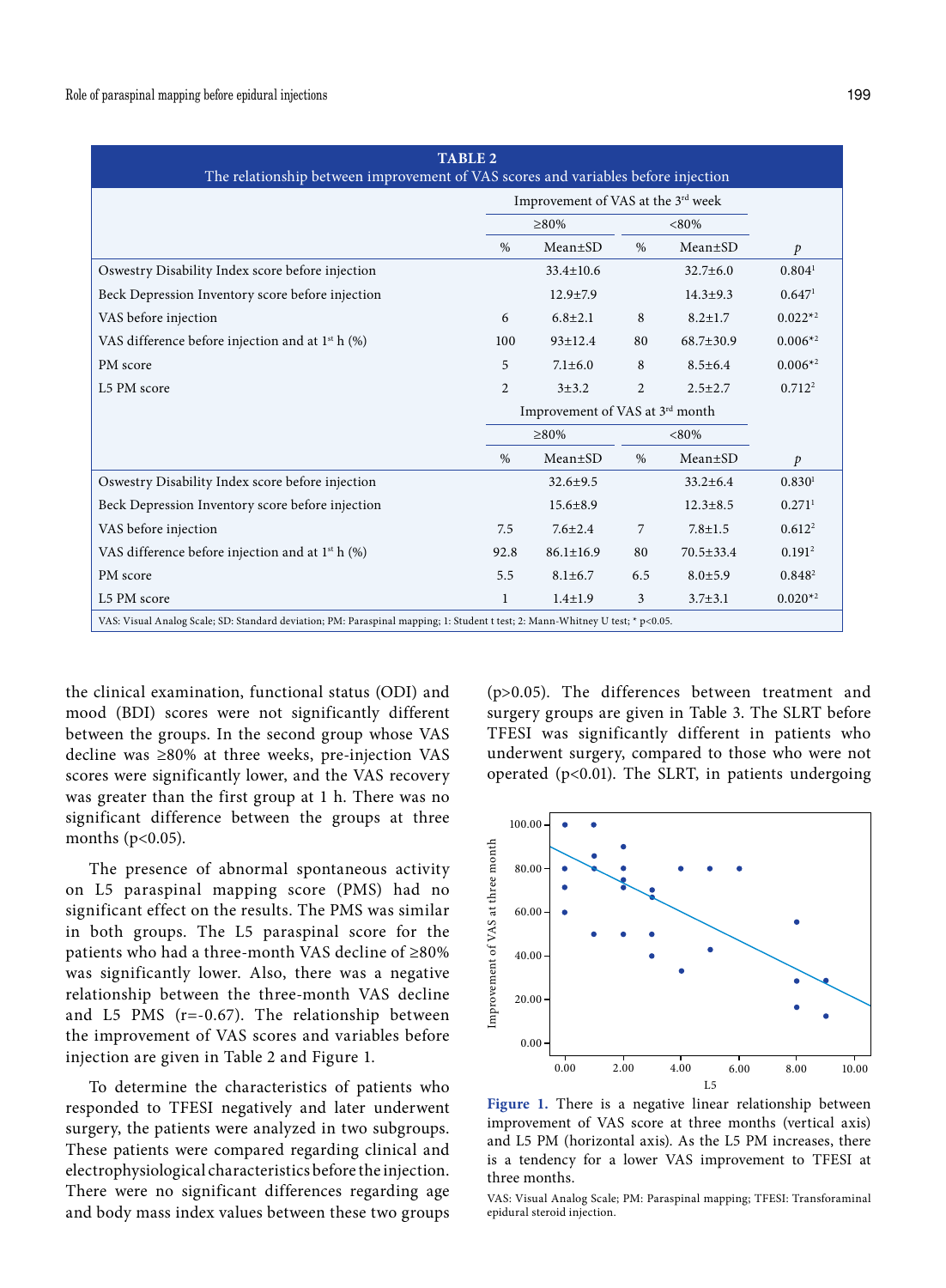#### **TABLE 3** Difference between treatment and surgery groups. The SLRT before TFESI was significantly different in patients who went to surgery, compared to those who were not operated (p<0.001) Treatment group (n=36) Surgery group (n=8) n % Mean±SD n % Mean±SD *p* SLRT before injection 20°-30° 30°-40° 40°-50° 50°-60° 60°-70° Negative  $\Omega$  $\theta$  $\circ$ 3 8 16  $\Omega$  $\Omega$  $25$  $8.3$  $22.2$ 44.4 3 5  $\theta$  $\theta$  $\theta$  $\Omega$ 37.5 62.5  $0.001***^2$ VAS difference before injection and after injection  $84$   $78.0\pm26.4$   $45$   $44.6\pm5.8$   $0.001**1$ PM score 6 8 $\pm 6.1$  17  $16.3\pm 5.6$  0.004<sup>\*1</sup> L5 PM score 2 2.7 $\pm$ 2.9 7 7 $\pm$ 1.1 0.001 $*$ <sup>1</sup> Beck Depression Inventory score before injection 12.5 13.8±8.7 21.5 21.1±9.2 0.028\*1 Oswestry Disability Index score before injection 32.5 32.9±7.8 44 44.5±4.4 0.001\*\*1

SD: Standard deviation; SLRT: Straight leg raising test; TFESI: Transforaminal epidural steroid injection; VAS: Visual Analog Scale; PM: Paraspinal mapping; 1: Mann-Whitney U test; 2: Fisher's exact test; \*  $p<0.05$ ; \*\*  $p<0.05$ .

surgery, ranged from 30° to 40°. The lowest SLRT positivity starting value in the treatment group was observed at 40°. The SLRT was found to be negative in 44.4% cases. The injection decrease in pain was lower in the operated patients, compared to the treatment group (p<0.001). The PMS measurements and L5 levels were significantly higher in patients undergoing surgery, followed by the group  $(p<0.01)$ . The PMS and L5 paraspinal EMG score in patients undergoing surgery were significantly higher, compared to the treatment group (p<0.01). Pre-treatment BDI and ODI scores in patients undergoing surgery were significantly higher than the treatment group ( $p$ <0.05 and  $p$ <0.01, respectively).

# **DISCUSSION**

In this study, we demonstrated that, in a population with clearly defined single level L5 radiculopathy caused by disc herniation, clinical findings and presence of abnormal spontaneous activity on EMG were not predictive for the TFESI results. However, patients with lower scores for L5 segment in the PM benefited more from the TFESI, compared to patients with higher scores for L5 segment in the PM. Moreover, we found that pain reduction within 1 h after the TFESI was predictive for short-term results, although it was not determinant in the long-term.

In our study, we used ≥80% reduction in the VAS scores as the success rate, consistent with previous studies in the literature.<sup>[13]</sup> In a study which examined the effective factors in pain reduction after TFESI, McCormick et al.<sup>[14]</sup> evaluated 188 patients retrospectively and, similar to our results, clinical examination findings before the injection, functional status, mood features were not found to be determinants for the outcomes. The superiority of our study is that it was prospective and included a more specific group of patients, that is, with the involvement of a single spinal nerve root (L5). We found that short-term results were worse in the patients with high baseline VAS scores. This finding is inconsistent with the study of McCormick et al.<sup>[14]</sup> This can be attributed to the use of different study designs, including a patient group with more specific properties, rather than a large group of patients, and the difference in the study method.

In the literature, there is a limited number of studies regarding the predictive role of the electrophysiological findings. In a study of Fish et al.,[15] they found that the presence of acute or chronic involvement on EMG had no effect in pain reduction after TFESI in 39 patients. In this study, the patients had injection at multiple levels. Similarly, Marchetti et al.<sup>[16]</sup> found no significant difference in their study including 89 patients. Annaswamy et al.[17] reported that the results were better in the presence of acute involvement, but several different lumbar levels and interlaminar epidural injection were used in this study. In another retrospective study including 170 patients, the results were found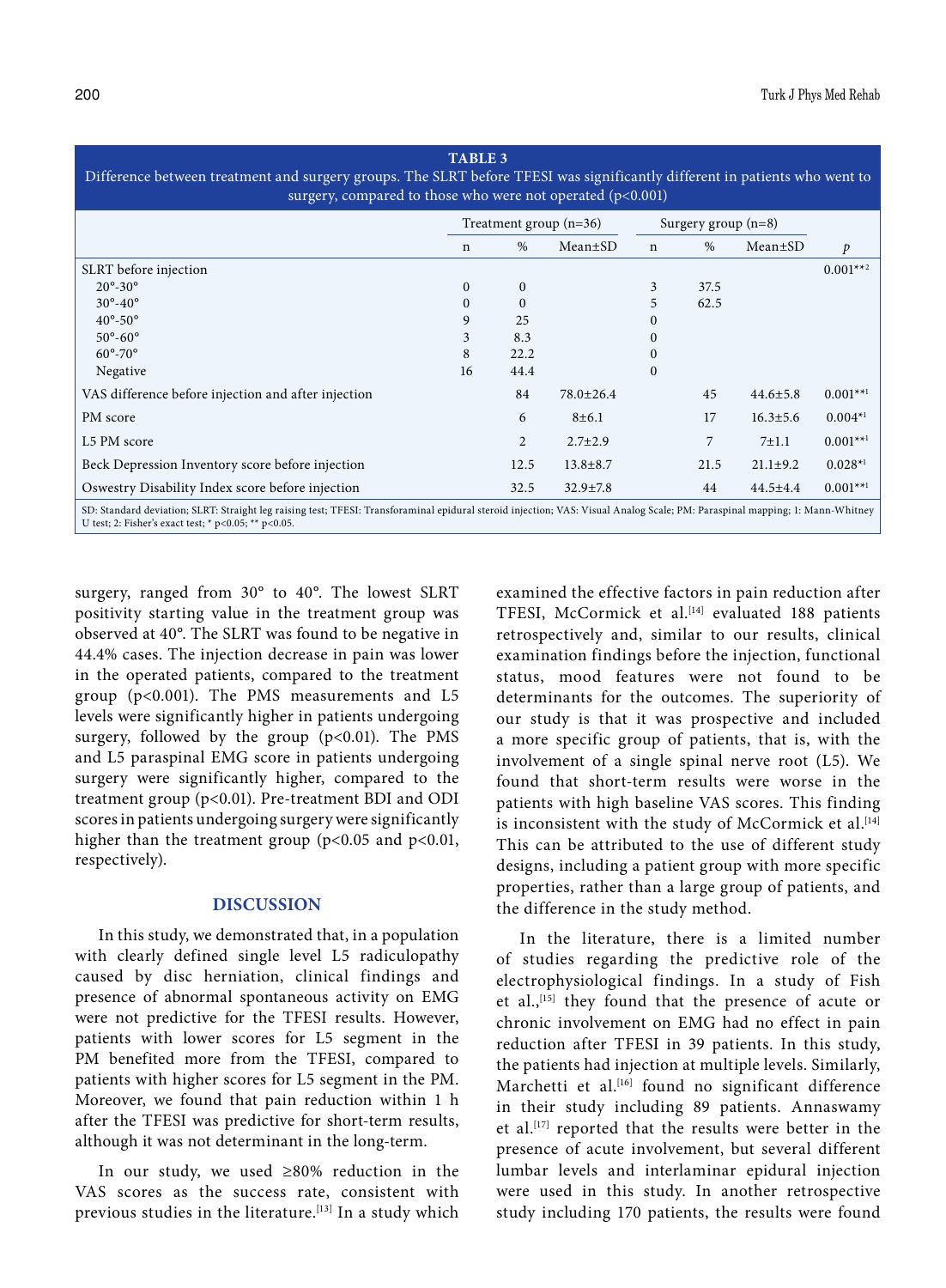to be better in patients with EMG findings, regardless of differentiating acute and chronic, and this finding was attributed to the diagnostic value of EMG.<sup>[5]</sup> In our study, all patients had acute or chronic EMG findings and the presence of acute involvement did not affect the success rate. Although the findings of our study are compatible with the other studies, it was studied prospectively in a more specific patient group with a more specific transforaminal technique. Moreover, PMS and its L5 PM EMG scores which were not previously studied in this patient group were evaluated in this study. As expected, there was no significant finding in the total PMS. Thus, patients with lumbar spinal stenosis or multilevel lumbar disc herniations were excluded, and only patients with L5 radiculopathy were included. The L5 PM EMG scores before the injection were significantly lower in the patients with ≥80% improvement at three months, compared to the other patients. Until now, studies on the PMS are concentrated in patients diagnosed with spinal stenosis. There is no study, except for the diagnostic value in patients with lumbar radiculopathy.[18,19] Our study is, therefore, the first in the literature and is valuable with its guiding feature for future studies.

It is also the most precise study addressing the question of whether the burden of denervation predicts outcome from injection. While all previous studies address a more general question of whether EMG can localize the root in question and, thus, improve injection, none of them address the more precise pathophysiological question posed in this study. Among individuals who have very certain lesions at one particular root, the severity of denervation can predict the impact of an ESI.

In the present study, eight patients undergoing surgery within an average of 2.3 months after the injection and 36 patients at three months of follow-up were also compared, and a significant difference between pre-treatment measurements for SLRT. This finding indicates that SLRT is more significant in determining the prognosis before the injection, but only SLRT may be inadequate for the decision to be referred for surgery. However, the surgical treatment can be primarily considered, rather than re-injection in the follow-up of patients with SLRT below 40°. We also found that the VAS improvement at 1 h is inadequate in patients undergoing surgery.

Furthermore, abnormal spontaneous activity was positive on L5 paraspinal EMG in all of the patients undergoing surgery, while this rate was found to be 69.4% in the other patients. The L5 PM EMG scores were significantly higher in the group undergoing surgery. In this case, instead of a diagnostic evaluation made with the examination of only the lower extremity muscles by needle EMG before treatment, an examination in the related paraspinal muscles according to the affected nerve root is recommended. It may help to predict the results before TFESI with the PMS for the related segment. Although paraspinal EMG score is significant in patients with single-level root involvement, this situation may be different in patients with multiple-level root involvement. Despite MRI findings, paraspinal scores including the affected levels may prove helpful for nerve root level needed to treat. We believe that there is a need for methodological researches about the possible relationship needle EMG and epidural injection.

The lack of a control group is the main limitation of the present study. Further comprehensive, largescale, prospective, randomized-controlled studies are needed to confirm these findings.

In conclusion, among individuals with very clearly defined single level radiculopathy caused by disc herniation, clinical status and PMS are of utmost importance in tailoring the treatment. Also, The SLRT is critical in identifying the prognosis before the injection. The VAS at 1 h after the procedure can be helpful in predicting long-term outcomes. In our study, the L5 PM EMG scores were higher in the operated patients and our study is the first to show the response was worse in patients with high paraspinal EMG scores for the related level, compared to VAS. Although paraspinal EMG is painful process, it may be advisable to perform it, as it is essential to make a prognosis in advance of performing an ESI.

#### **Declaration of conflicting interests**

The authors declared no conflicts of interest with respect to the authorship and/or publication of this article.

#### **Funding**

The authors received no financial support for the research and/or authorship of this article.

# **REFERENCES**

- 1. Gelalis ID, Arnaoutoglou E, Pakos EE, Politis AN, Rapti M, Xenakis TA, et al. Effect of interlaminar epidural steroid injection in acute and subacute pain due to lumbar disk herniation: a randomized comparison of 2 different protocols. Open Orthop J 2009;3:121-4.
- 2. Manchikanti L, Pampati V, Falco FJ, Hirsch JA. An updated assessment of utilization of interventional pain management techniques in the Medicare population: 2000 - 2013. Pain Physician 2015;18:E115-27.